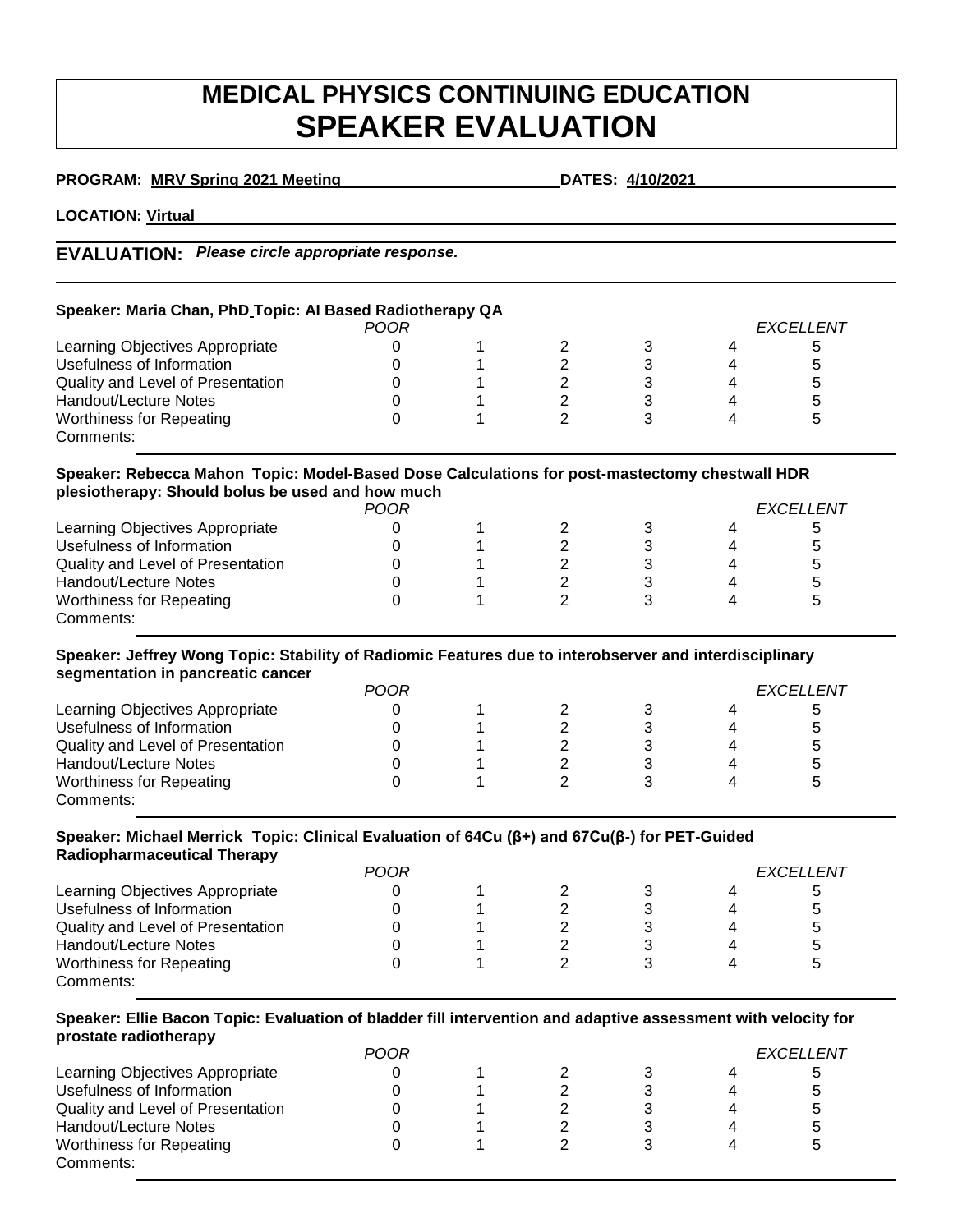| <b>Speaker: Olga Pen</b>          | Topic: Small field dosimetry in MR field- Challenges and engineering solutions |             |  |  |                  |
|-----------------------------------|--------------------------------------------------------------------------------|-------------|--|--|------------------|
|                                   |                                                                                | <b>POOR</b> |  |  | <b>EXCELLENT</b> |
| Learning Objectives Appropriate   |                                                                                |             |  |  | b                |
| Usefulness of Information         |                                                                                |             |  |  | 5                |
| Quality and Level of Presentation |                                                                                |             |  |  | b                |
| Handout/Lecture Notes             |                                                                                |             |  |  | b                |
| <b>Worthiness for Repeating</b>   |                                                                                |             |  |  |                  |
| Comments:                         |                                                                                |             |  |  |                  |

#### **Speaker: John Ginn Topic: A Dose Accumulation Assessment of Alignment Errors During Spatially Fractionated Radiation Therapy**

| <b>POOR</b> |  | <i><b>FXCELLENT</b></i> |  |  |
|-------------|--|-------------------------|--|--|
|             |  | 4                       |  |  |
|             |  | $\Delta$                |  |  |
|             |  | 4                       |  |  |
|             |  | 4                       |  |  |
|             |  |                         |  |  |
|             |  |                         |  |  |
|             |  |                         |  |  |

#### **Speaker: Aron Silvus Topic: Dosimetric Comparison of IMPT with and without Multi-Leaf Collimation for Intracranial Tumors**

|                                   | <b>POOR</b> |  |  |  |  | <b>FXCELLENT</b> |  |  |
|-----------------------------------|-------------|--|--|--|--|------------------|--|--|
| Learning Objectives Appropriate   |             |  |  |  |  | 5                |  |  |
| Usefulness of Information         |             |  |  |  |  | 5                |  |  |
| Quality and Level of Presentation |             |  |  |  |  | b                |  |  |
| Handout/Lecture Notes             |             |  |  |  |  | b                |  |  |
| <b>Worthiness for Repeating</b>   |             |  |  |  |  | 5                |  |  |
| Comments:                         |             |  |  |  |  |                  |  |  |

#### **Speaker: Blake Smith Topic: A proof-of-concept investigation on the use of a dynamic collimation system for fractionated (GRID) pencil beam scanning proton therapy**

|                                   | POOR |  |  | EXCELLENT |
|-----------------------------------|------|--|--|-----------|
| Learning Objectives Appropriate   |      |  |  | b         |
| Usefulness of Information         |      |  |  | 5         |
| Quality and Level of Presentation |      |  |  | 5         |
| Handout/Lecture Notes             |      |  |  | 5         |
| <b>Worthiness for Repeating</b>   |      |  |  | b         |
| Comments:                         |      |  |  |           |

#### **Speaker: Oluyemi Aboyewa Topic: Characterization of a Tissue-Equivalent Phantom for Thermometric Study in MRI**

|                                   | POOR |  |   | <b>EXCELLENT</b> |
|-----------------------------------|------|--|---|------------------|
| Learning Objectives Appropriate   |      |  |   | b                |
| Usefulness of Information         |      |  |   | 5                |
| Quality and Level of Presentation |      |  | 4 | b                |
| Handout/Lecture Notes             |      |  | 4 | b                |
| <b>Worthiness for Repeating</b>   |      |  |   | G                |
| Comments:                         |      |  |   |                  |

| Speaker: Yohan Walter Topic: Development of Radioimmunotherapy for Brain Cancer using in Vitro Assays | <b>POOR</b> |  |   | <b>EXCELLENT</b> |
|-------------------------------------------------------------------------------------------------------|-------------|--|---|------------------|
| Learning Objectives Appropriate                                                                       |             |  | 4 | 5                |
| Usefulness of Information                                                                             |             |  |   | 5                |
| Quality and Level of Presentation                                                                     |             |  | 4 | 5                |
| Handout/Lecture Notes                                                                                 |             |  | 4 | 5                |
| <b>Worthiness for Repeating</b><br>Comments:                                                          |             |  | Δ | 5                |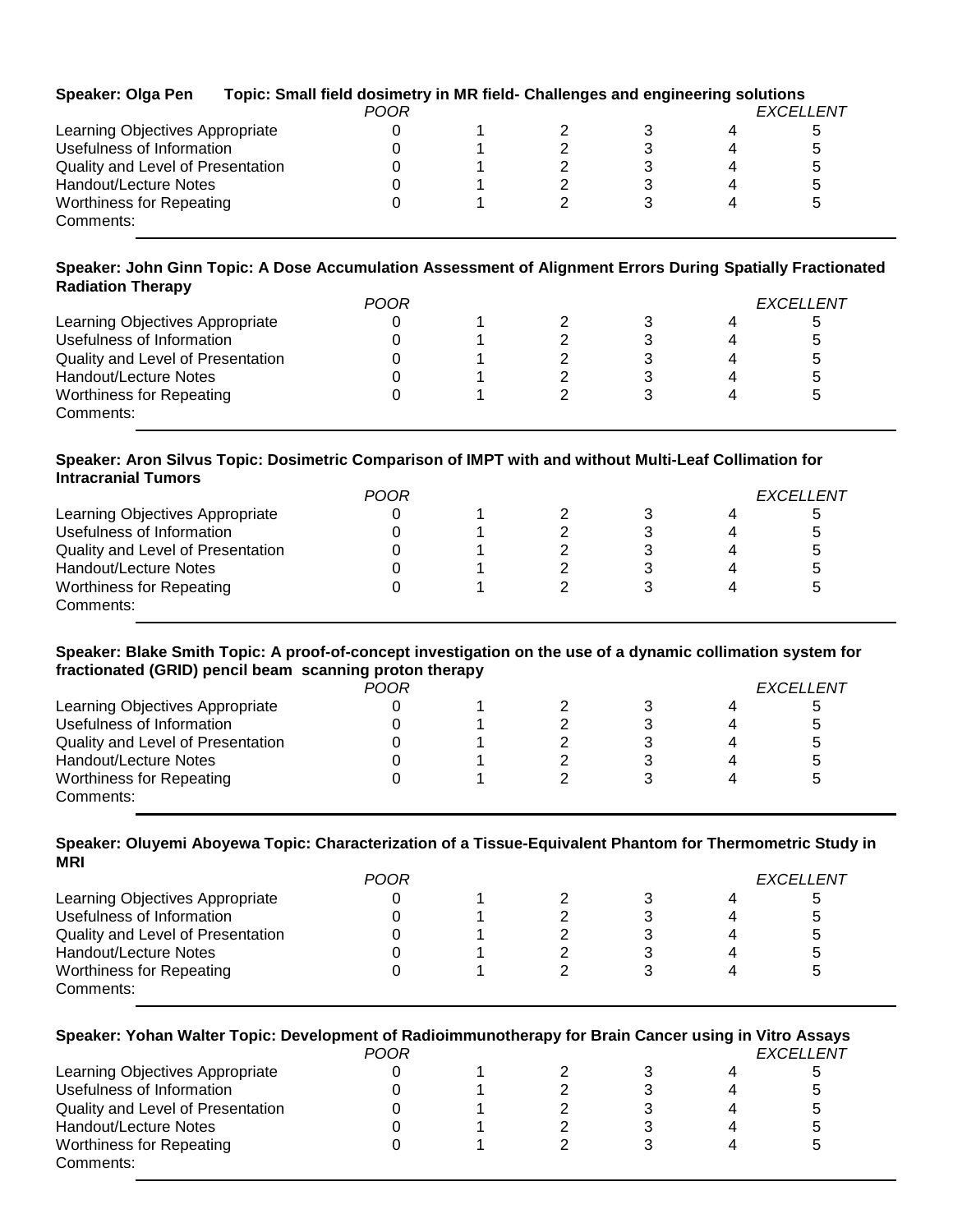| Speaker: Anne Hubbard Topic: Concurrent Radiosensitization and Chemoradiotherapy for Brain Tumors | <b>POOR</b> |  |  | <b>EXCELLENT</b> |
|---------------------------------------------------------------------------------------------------|-------------|--|--|------------------|
| Learning Objectives Appropriate                                                                   |             |  |  | b                |
| Usefulness of Information                                                                         |             |  |  | :5               |
| Quality and Level of Presentation                                                                 |             |  |  |                  |
| Handout/Lecture Notes                                                                             |             |  |  |                  |
| <b>Worthiness for Repeating</b>                                                                   |             |  |  |                  |
| Comments:                                                                                         |             |  |  |                  |

#### **Speaker: Daniel Johnson, PhD Topic: Automation and Artificial Intelligence in Medical Physics: A Cursory Review**

| POOR                              |  |  |  |  | <b>EXCELLENT</b> |  |  |
|-----------------------------------|--|--|--|--|------------------|--|--|
| Learning Objectives Appropriate   |  |  |  |  |                  |  |  |
| Usefulness of Information         |  |  |  |  |                  |  |  |
| Quality and Level of Presentation |  |  |  |  |                  |  |  |
| Handout/Lecture Notes             |  |  |  |  |                  |  |  |
| <b>Worthiness for Repeating</b>   |  |  |  |  |                  |  |  |
| Comments:                         |  |  |  |  |                  |  |  |

## **Speaker: Baozhou Sun, PhD Topic: Practical Implementation of EPID-Based QA for Linac**

| POOR                              |  |  |  | <i><b>FXCELLENT</b></i> |  |  |
|-----------------------------------|--|--|--|-------------------------|--|--|
| Learning Objectives Appropriate   |  |  |  |                         |  |  |
| Usefulness of Information         |  |  |  |                         |  |  |
| Quality and Level of Presentation |  |  |  |                         |  |  |
| Handout/Lecture Notes             |  |  |  |                         |  |  |
| <b>Worthiness for Repeating</b>   |  |  |  |                         |  |  |
| Comments:                         |  |  |  |                         |  |  |

| Speaker: Richard Popple, PhD Topic: Automation in Planning and Delivery of Stereotactic Radiosurgery<br><b>POOR</b><br><b>FXCELLENT</b> |  |  |  |   |   |   |  |  |
|-----------------------------------------------------------------------------------------------------------------------------------------|--|--|--|---|---|---|--|--|
| Learning Objectives Appropriate                                                                                                         |  |  |  |   | 4 | b |  |  |
| Usefulness of Information                                                                                                               |  |  |  | 3 | 4 | 5 |  |  |
| Quality and Level of Presentation                                                                                                       |  |  |  |   | 4 | 5 |  |  |
| Handout/Lecture Notes                                                                                                                   |  |  |  |   | 4 | 5 |  |  |
| <b>Worthiness for Repeating</b><br>Comments:                                                                                            |  |  |  |   |   | 5 |  |  |

# **Speaker: Jessica Lowenstein, MS Topic: Data-Driven Control on Multi-Institutional Clinical Trials**

| <b>POOR</b>                       |  |  |  |  |   | <b>FXCELLENT</b> |  |  |
|-----------------------------------|--|--|--|--|---|------------------|--|--|
| Learning Objectives Appropriate   |  |  |  |  | 4 |                  |  |  |
| Usefulness of Information         |  |  |  |  | 4 |                  |  |  |
| Quality and Level of Presentation |  |  |  |  | 4 |                  |  |  |
| Handout/Lecture Notes             |  |  |  |  | 4 | G                |  |  |
| <b>Worthiness for Repeating</b>   |  |  |  |  |   |                  |  |  |
| Comments:                         |  |  |  |  |   |                  |  |  |

#### **Speaker: Matthew Schmidt, PhD Topic: A Gateway to Automation: Linear Accelerator Quality Assurance Automation**

| <b>POOR</b>                       |  |  |  |  |   | <i>EXCELLENT</i> |
|-----------------------------------|--|--|--|--|---|------------------|
| Learning Objectives Appropriate   |  |  |  |  | 4 |                  |
| Usefulness of Information         |  |  |  |  | Δ | b                |
| Quality and Level of Presentation |  |  |  |  | Δ | O                |
| Handout/Lecture Notes             |  |  |  |  | Δ | O                |
| <b>Worthiness for Repeating</b>   |  |  |  |  |   |                  |
| Comments:                         |  |  |  |  |   |                  |